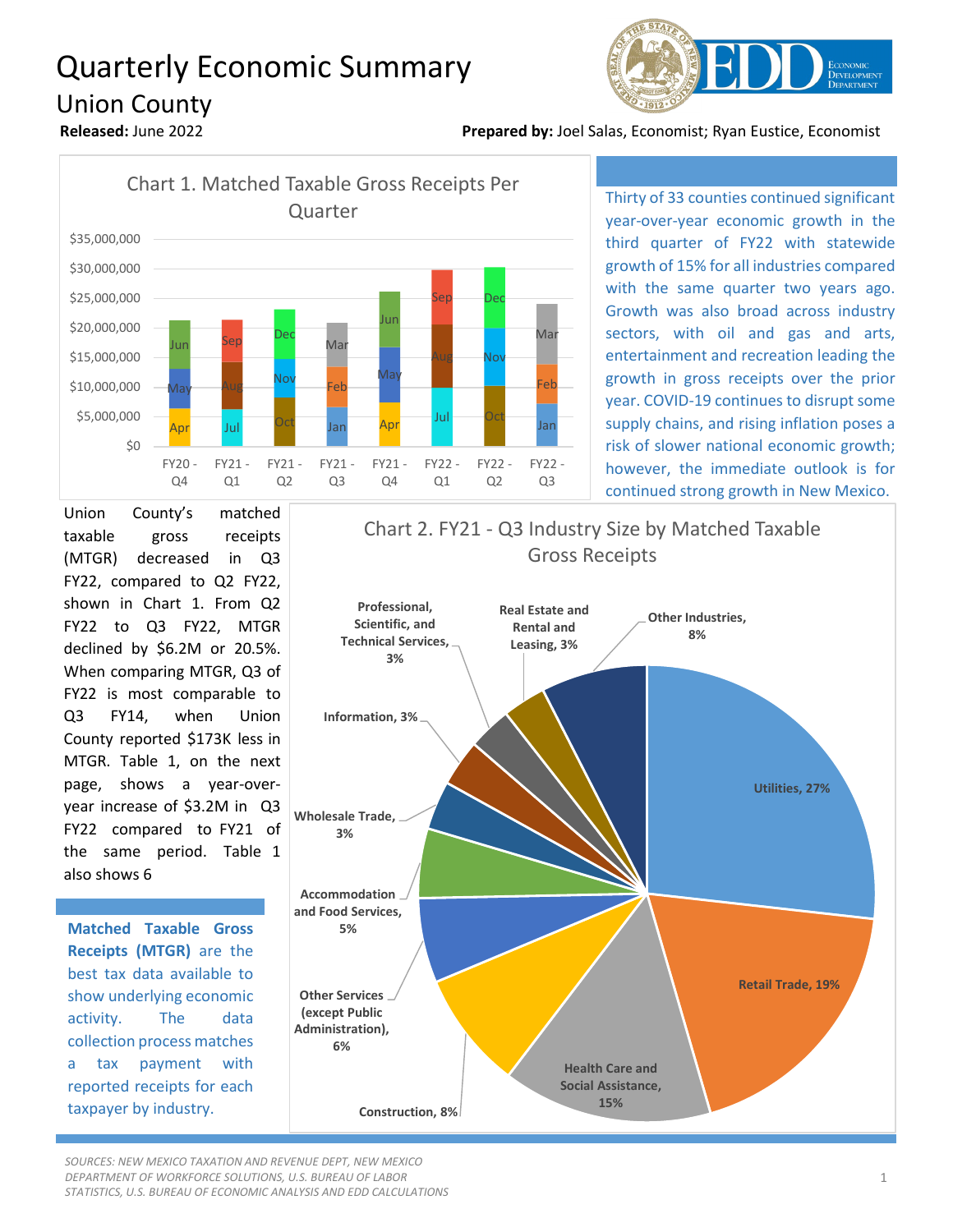## Quarterly Economic Summary Union County



| Table 1. FY22 - Q3 Matched Taxable Gross Receipts by Industry |           |            |                   |             |              |        |                 |        |
|---------------------------------------------------------------|-----------|------------|-------------------|-------------|--------------|--------|-----------------|--------|
| <b>Industries</b>                                             | FY22 - Q3 |            | <b>YOY Growth</b> |             | YOY % Change |        | 2-Year % Change |        |
| <b>Accommodation and Food Services</b>                        | \$        | 1,184,426  | Ŝ.                | 164,246     |              | 16%    |                 | 55%    |
| Administrative/Support & Waste Management/Remediation         | \$        | 319,394    | S                 | 101,418     |              | 47%    |                 | 2%     |
| Agriculture, Forestry, Fishing, and Hunting                   |           | 104,090    | S                 | (19, 648)   |              | $-16%$ |                 | $-10%$ |
| Arts, Entertainment, and Recreation                           |           | 92,242     | Ŝ                 | 16,388      |              | 22%    |                 | $-17%$ |
| Construction                                                  | Ś         | 2,002,976  | Ŝ                 | (1,000,165) |              | $-33%$ |                 | 30%    |
| <b>Educational Services</b>                                   |           | 8,843      | Ŝ                 | 7,410       |              | 517%   |                 | 2212%  |
| Finance and Insurance                                         |           | 86,122     | S                 | (13, 389)   |              | $-13%$ |                 | $-46%$ |
| <b>Health Care and Social Assistance</b>                      |           | 3,574,950  | S                 | 1,466,751   |              | 70%    |                 | 52%    |
| Information                                                   |           | 793,929    | S                 | 67,856      |              | 9%     |                 | $-42%$ |
| Management of Companies and Enterprises                       |           |            |                   |             | N/A          |        | N/A             |        |
| Manufacturing                                                 |           | 454,323    | Ŝ                 | 213,341     |              | 89%    |                 | $-36%$ |
| Mining, Quarrying, and Oil and Gas Extraction                 | \$        | 76,217     | Ŝ                 | 76,217 N/A  |              |        | N/A             |        |
| Other Services (except Public Administration)                 |           | 1,445,289  | Ŝ                 | (33, 495)   |              | $-2%$  |                 | 22%    |
| Professional, Scientific, and Technical Services              |           | 740,096    | S                 | 252,820     |              | 52%    |                 | 73%    |
| <b>Public Administration</b>                                  |           | 266,878    | S                 | 266,878 N/A |              |        | N/A             |        |
| Real Estate and Rental and Leasing                            | \$        | 735,969    | S                 | 237,309     |              | 48%    |                 | 10%    |
| <b>Retail Trade</b>                                           |           | 4,509,914  | S                 | 626,377     |              | 16%    |                 | 42%    |
| <b>Transportation and Warehousing</b>                         |           | 42,002     | S                 | (64, 314)   |              | $-60%$ |                 | $-64%$ |
| <b>Unclassified Establishments</b>                            |           | 359,558    | S                 | 341,298     |              | 1869%  |                 | 70%    |
| Utilities                                                     |           | 6,446,452  | Ŝ                 | (161, 619)  |              | $-2%$  |                 | $-17%$ |
| <b>Wholesale Trade</b>                                        |           | 830,091    | -S                | 737,686     |              | 798%   |                 | 867%   |
| <b>All Industries</b>                                         | \$        | 24,089,283 | \$.               | 3,182,768   |              | 15%    |                 | 14%    |

industries that reported a year-over-year (YOY) decrease. The largest decline came from the construction industry, which posted a YOY decline of \$1M or 33%.

Year-to-date annual gross receipts tax (GRT) revenue collections for FY22 have already surpassed those of FY21 with one full quarter remaining. GRT revenue collections decreased by \$58K, or -21.6%, from Q2 FY22 to Q3 FY22, shown in Chart 4.





*SOURCES: NEW MEXICO TAXATION AND REVENUE DEPT, NEW MEXICO DEPARTMENT OF WORKFORCE SOLUTIONS, U.S. BUREAU OF LABOR STATISTICS, U.S. BUREAU OF ECONOMIC ANALYSIS AND EDD CALCULATIONS*

Chart 5. Total Employment & Weekly Wage



Chart 3. Annual Total GRT Revenue